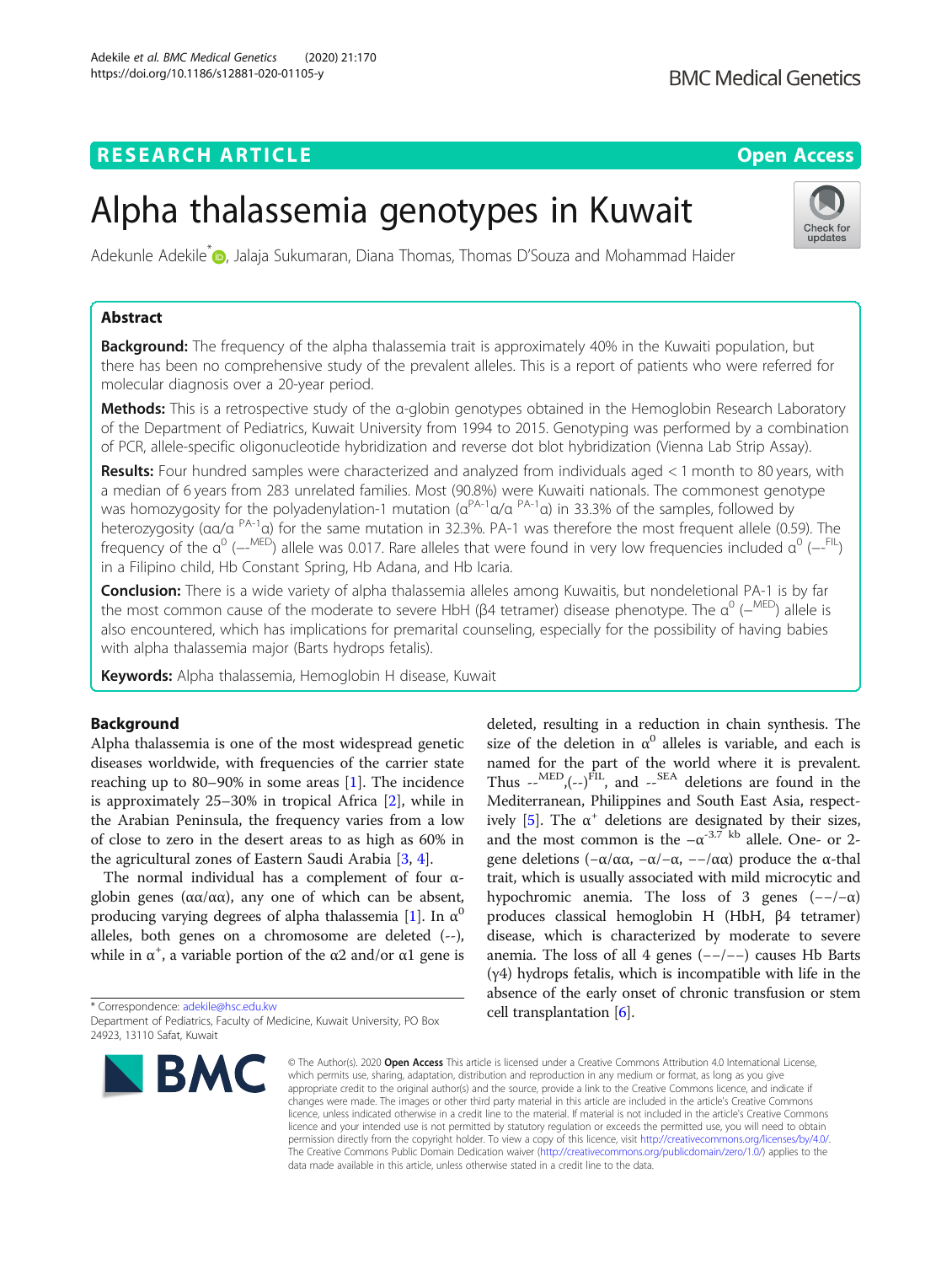Apart from deletions, there are a few point mutations that affect the transcriptional efficiency of the α-globin genes and are designated  $\alpha^T$ α or α $\alpha^T$  depending on whether the  $\alpha$ 2 or  $\alpha$ 1 gene is affected [[7\]](#page-4-0). These nondeletional α-thalassemia alleles commonly affect the promoter, initiation codon (ATG), splicing signals (GT/ AG), termination codon (TAA), and polyadenylation signal (AATAAA) of the affected gene. The most common of these are  $\alpha^{\text{IVSI}(-5nt)}$   $\alpha$  (in the Mediterranean deletion), polyadenylation site mutations  $\alpha_2^{\text{AATAAG}}$ ,  $\alpha_2^{\text{AATGAA}}$  and  $\alpha_2^{\text{AATA--}}$  (in the Mediterranean and Middle East deletions)  $[7-11]$  $[7-11]$  $[7-11]$  $[7-11]$ , and termination codon mutations leading to elongated Hb variants, such as Hb Constant Spring (HbCS), Hb Icaria, Hb Koya Dora, Hb Seal Rock and Hb Pakse [[12](#page-4-0)–[14](#page-4-0)]. Heterozygotes for these alleles have a thalassemia minor phenotype, but homozygotes and compound heterozygotes often have HbH disease of varying severity and blood transfusion requirements.

The α-thalassemia frequency is approximately 30–40% in Kuwait, and HbH disease is mostly linked to the polyadenylation (polyA,  $\alpha^{PA-1}$ ) mutation [[15,](#page-4-0) [16](#page-4-0)]. However, there has been no comprehensive study of the spectrum of alpha thalassemia alleles in the country. The present study was carried out to document the frequencies of moderate to severe alpha thalassemia phenotypes among patients referred for molecular diagnosis. In particular, it aimed to investigate the presence of the  $\alpha^0$  allele in the population and to determine the possibility of having a newborn with alpha thalassemia major (Hb Bart's hydrops fetalis) [\[1](#page-4-0), [17](#page-4-0)]. This will enable more purposeful counseling of patients and empower physicians in the identification of patients who require further investigations. To this end, we analyzed all cases of suspected α-thalassemia referred to the hemoglobin research laboratory at Kuwait University over a 20-year period.

# Methods

The hemoglobin research laboratory in the Department of Pediatrics, Kuwait University received samples from the hematology clinics in Mubarak Al-Kabeer Hospital and some of the other government hospitals in Kuwait. The study was approved by the Human Research Ethics Committee of the Faculty of Medicine, Kuwait University and the Ministry of Health, Kuwait. Patients were suspected to have some form of  $\alpha$ -thalassemia if they had persistent microcytic and hypochromic anemia in the absence of iron deficiency and normal hemoglobin electrophoresis. Some patients had H inclusions on cresyl blue staining of the peripheral erythrocytes or an H band on high-performance liquid chromatography (HPLC). Quite often, but not always, there was a record of the clinical presentation and the complete blood count (CBC). This study is a retrospective study of all such samples analyzed from 1994 to 2005.

Blood was obtained by venipuncture into EDTA tubes, and a complete blood count was performed using an ABX Pentra 120 cell counter (ABX France, Montpellier). Hemoglobin quantitation was determined using cationexchange high-performance liquid chromatography (HPLC) (Shimadzu LC-20AT, Shimadzu Corporation, Kyoto, Japan). DNA was isolated from peripheral leucocytes using phenol extraction. All the samples were screened for the  $\alpha$ -thal-2 (− 3.7 kb) deletion [\[18](#page-4-0)] and the  $\alpha$ 2-globin gene polyadenylation site (AATAAA $\rightarrow$ AA-TAAG) mutation using a PCR method and allele-specific oligonucleotide hybridization, respectively, as previously reported  $[18, 19]$  $[18, 19]$  $[18, 19]$ . All other samples that were not resolved with these methods were subjected to reverse dot blot hybridization using the Vienna Lab StripAssay technique (Vienna Lab Diagnostics, Vienna, Austria).

The ethnic origins of the patients were documented by their nationalities. The different  $α$ -globin genotypes were identified, and the allele frequencies were calculated. The mean Hb level and RBC indices were compared among patients with different genotypes. Clinical data were collected from the HbH disease patients, especially whether they were being followed in a hematology clinic and if they were on any medications or how often they were transfused with blood.

The disease severity was classified as silent carrier, αthalassemia trait or HbH disease depending on the number, type and location of mutations detected, in addition to the clinical phenotype and presence of HbH inclusions or H bands on HPLC [[1](#page-4-0), [17](#page-4-0), [20](#page-4-0)].

Data are presented as the means  $\pm$  SD or as percentages, as appropriate. Statistical differences between mean values among the major groups were tested using Student's t test. All descriptive analyses were performed with the International Business Machines Corporation Statistical Package for Social Sciences (IBM SPSS Statistics, New York, USA), version 25 software. The criterion for statistical significance was  $p < 0.05$ .

# Results

Four hundred blood samples were received with the diagnosis of suspected moderate to severe alpha thalassemia or HbH disease over the period of the study from 1994 to 2015. There were 183 females and 217 males, with ages ranging from 1 to 80 years and a median of 6 years. Table [1](#page-2-0) shows the nationalities of the patients in whom these were documented; most (90.8%) were Kuwaiti. The patients were from 283 unrelated families.

Table [2](#page-2-0) shows the distribution of  $\alpha$ -globin genotypes in the study. The most common (33.3%) was homozygosity for  $\alpha^{PA-1}$  (c.\*94A > G) nondeletional  $\alpha$ -thal allele, which gives an HbH disease phenotype, followed by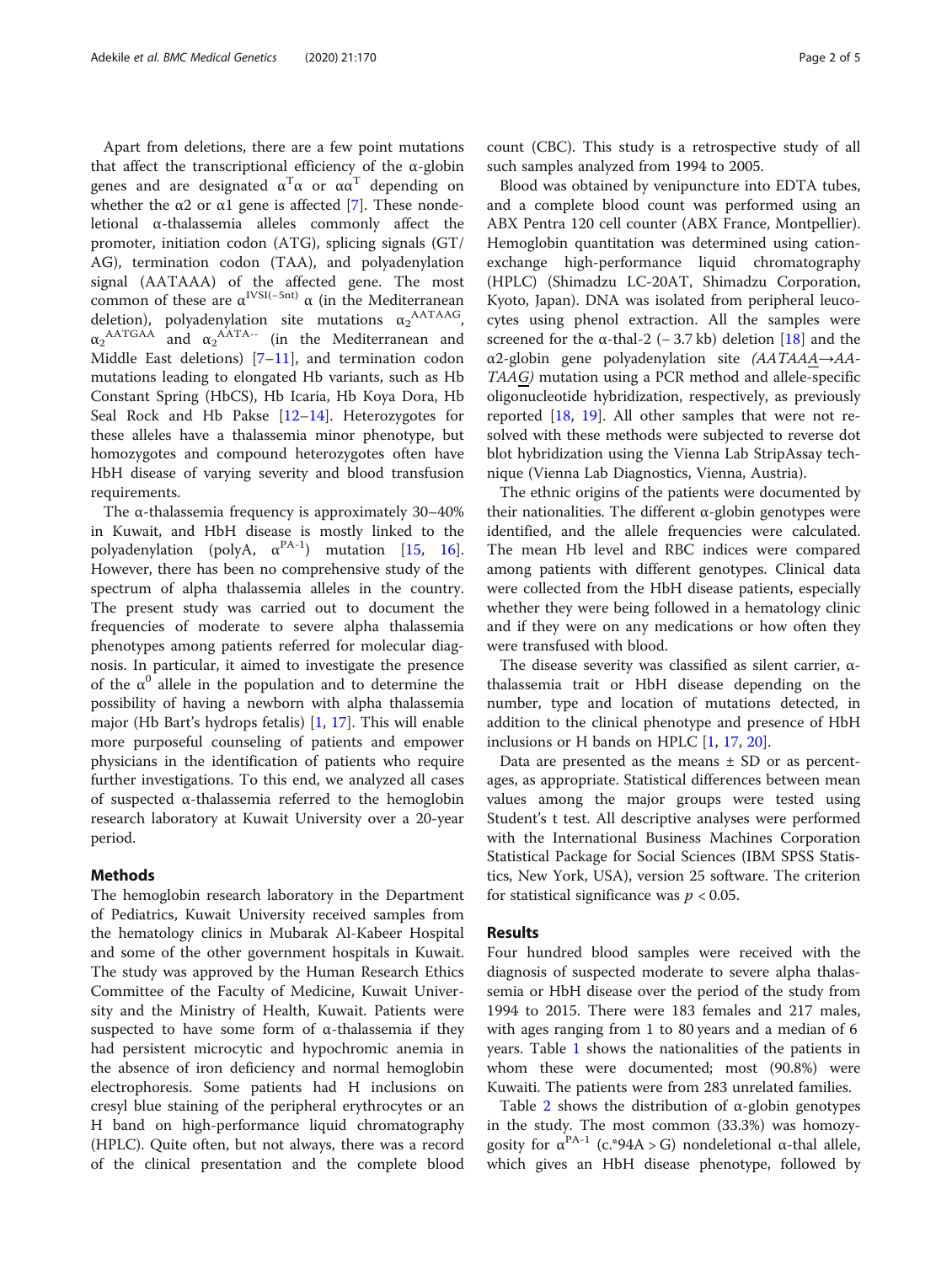<span id="page-2-0"></span>Table 1 Nationalities of the Patients in the study

| Nationality         | n              | %     |
|---------------------|----------------|-------|
| Kuwaiti             | 317            | 90.8  |
| Iraqi               | 10             | 2.9   |
| Egyptian            | 6              | 1.7   |
| Lebanese            | $\overline{4}$ | 1.1   |
| Non Kuwaiti Bedouin | 3              | 0.9   |
| Syrian              | 3              | 0.9   |
| Others              | 6              | 1.7   |
| Total               | 349*           | 100.0 |

\*These are all the patients in whom nationality was documented

heterozygosity for the same allele (32.3%). The compound heterozygosity of  $-\alpha^{-3.7}/\alpha^{PA-1}$  was the next most common at 20.5%. None of the other frequencies reached 10%.

Three (0.8%) patients were classified as silent carriers, 154 (38.5%) as α-thalassemia trait, and 243 (60.8%) had

Table 2 Distribution of Alpha Globin Genotypes of the Patients in the Study

| Genotype                                                | Number         | %    |
|---------------------------------------------------------|----------------|------|
| $\overline{\alpha^{PA-1}\alpha/\alpha^{PA-1}\alpha}$    | 133            | 33.3 |
| $\alpha^{PA-1}\alpha/\alpha\alpha$                      | 129            | 32.3 |
| $-\alpha^{3.7}/\alpha^{PA-1}\alpha$                     | 81             | 20.5 |
| $-\alpha^{3.7}/-\alpha^{3.7}$                           | 20             | 5.0  |
| $-MED/\alpha^{CD19}\alpha$                              | 6              | 1.5  |
| $\alpha^{\text{CDS9}}$ a/ aa                            | $\overline{4}$ | 1.0  |
| $-a^{3.7}/$ aa                                          | 3              | 0.8  |
| $-MED/aa$                                               | 3              | 0.8  |
| $\alpha^{5nt} \alpha / \alpha^{5nt} \alpha$             | 3              | 0.8  |
| $-\alpha^{3.7}/\alpha^{5nt}\alpha$                      | $\overline{2}$ | 0.5  |
| $-a^{3.7}/-$ MED                                        | $\overline{2}$ | 0.5  |
| $\alpha \alpha / \alpha^{\text{CD19}} \alpha$           | $\overline{2}$ | 0.5  |
| $\alpha^{5nt} \alpha / \alpha^{PA-1} \alpha$            | $\mathbf{1}$   | 0.3  |
| $-MED/a^{5nt}a$                                         | $\mathbf{1}$   | 0.3  |
| $-MED/\alpha^{PA-1}\alpha$                              | $\mathbf{1}$   | 0.3  |
| $\alpha^{CS}\alpha/\alpha^{CD142}\alpha$                | 1              | 0.3  |
| $\alpha^{PA-2}\alpha/\alpha\alpha$                      | $\mathbf{1}$   | 0.3  |
| $\alpha^{5nt}$ a/aa                                     | $\mathbf{1}$   | 0.3  |
| $-\alpha^{4.2}/-\alpha^{4.2}$                           | 1              | 0.3  |
| $\alpha^{\text{CD19}}\alpha/\alpha^{\text{CD19}}\alpha$ | $\mathbf{1}$   | 0.3  |
| $\alpha^{PA1}\alpha/\alpha^{PA2}\alpha$                 | $\mathbf{1}$   | 0.3  |
| $\alpha^{\text{CDS9}}$ a/aa                             | $\mathbf{1}$   | 0.3  |
| $\alpha^{CDS9}\alpha/\alpha^{PA-1}\alpha$               | $\mathbf{1}$   | 0.3  |
| $\alpha^{\text{CD59}}\alpha/\alpha^{\text{Snt}}\alpha$  | $\mathbf{1}$   | 0.3  |
| $-$ <sup>SEA</sup> $/-\alpha$ <sup>3.7</sup>            | $\mathbf{1}$   | 0.3  |
| Total                                                   | 400            | 100  |

Table 3 Red Blood Cell Indices in Patients

| Group               | Hb q/dl      | MCV fl        | MCH pg       |
|---------------------|--------------|---------------|--------------|
| Silent Carrier      | $10.4 + 0.8$ | $60.7 + 9.5$  | $19.8 + 2.5$ |
| a-Thalassemia Trait | $11.3 + 2.0$ | $64.4 + 11.0$ | $21.1 + 3.5$ |
| <b>HbH</b>          | $10.0 + 1.6$ | $59.2 + 8.7$  | $18.3 + 3.1$ |
| Total               | $10.5 + 1.9$ | $61.2 + 10.0$ | $19.4 + 3.5$ |

HbH disease. Table 3 shows the Hb and RBC indices in the 3 groups of patients. When values were compared between the patients with  $\alpha$ -thal trait and those with HbH disease, all indices were significantly lower in the latter ( $p < 0.05$ ), although the mean Hb was not lower than 10 g/dl in all groups, showing that the  $\alpha$ thalassemia phenotypes were relatively mild in this population. None of the patients were on chronic transfusion therapy, but many had received sporadic transfusions. The patients with the most severe phenotypes in the study were 2 siblings with the  $\frac{1}{2}$ -MED/ $\alpha$ <sup>cd19</sup> $\alpha$ genotype. They both had poor growth parameters and baseline Hb of  $\langle 6 \text{ g/d} \rangle$  and are now transfused every 6 to 8 weeks. Interestingly, they have 2 other affected siblings (included in Tables 2 and [4](#page-3-0)) who do not require transfusions.

Table [4](#page-3-0) shows the frequencies of the common individual alleles in the whole population and among the Kuwaiti individuals in the study. The PA-1 allele was the most frequent, at  $\sim 0.60$  in both groups, followed by the  $-\alpha^{-3.7}$  kb deletion at 0.153. Interestingly,  $\alpha^{0}$ -MED (0.019), - $\alpha^{-4.2}$ ,  $\alpha 2^{\text{cd}}$  142 (T $\rightarrow$ C) (Hb Constant Spring,  $c.427$  T > Cp.X143Gln),  $\alpha 2^{cd59}$  (G→A) (Hb Adana, c.179G > Ap.Gly60Asp),  $\alpha^{PA-2}$  (c.\*92A > G), and  $\alpha$ 2<sup>cd142</sup> <sup>(T→A)</sup> (Hb Icaria, c.427 T > Ap.X143Lys) alleles were all found only among Kuwaitis. When the frequencies were computed based on the total number of families in the study, again, the PA-1 allele was most frequent at 0.0552, followed by the  $-\alpha^{-3.7}$  kb deletion at 0.18. This was approximately the same when only Kuwaiti families were considered.

# **Discussion**

The molecular diagnosis of α-thalassemia is not straightforward and requires resources that are not readily available in many centers. Moreover, it is economically unviable to provide this service to all suspected patients in many countries with a high prevalence. It is therefore necessary to have a good understanding of the prevalent genotypes and phenotypes, which will facilitate genetic counseling and the identification of patients who would best benefit from molecular diagnosis. This report is limited to patients who were suspected to have moderate to severe alpha thalassemia based on persistent microcytic and hypochromic anemia, no laboratory evidence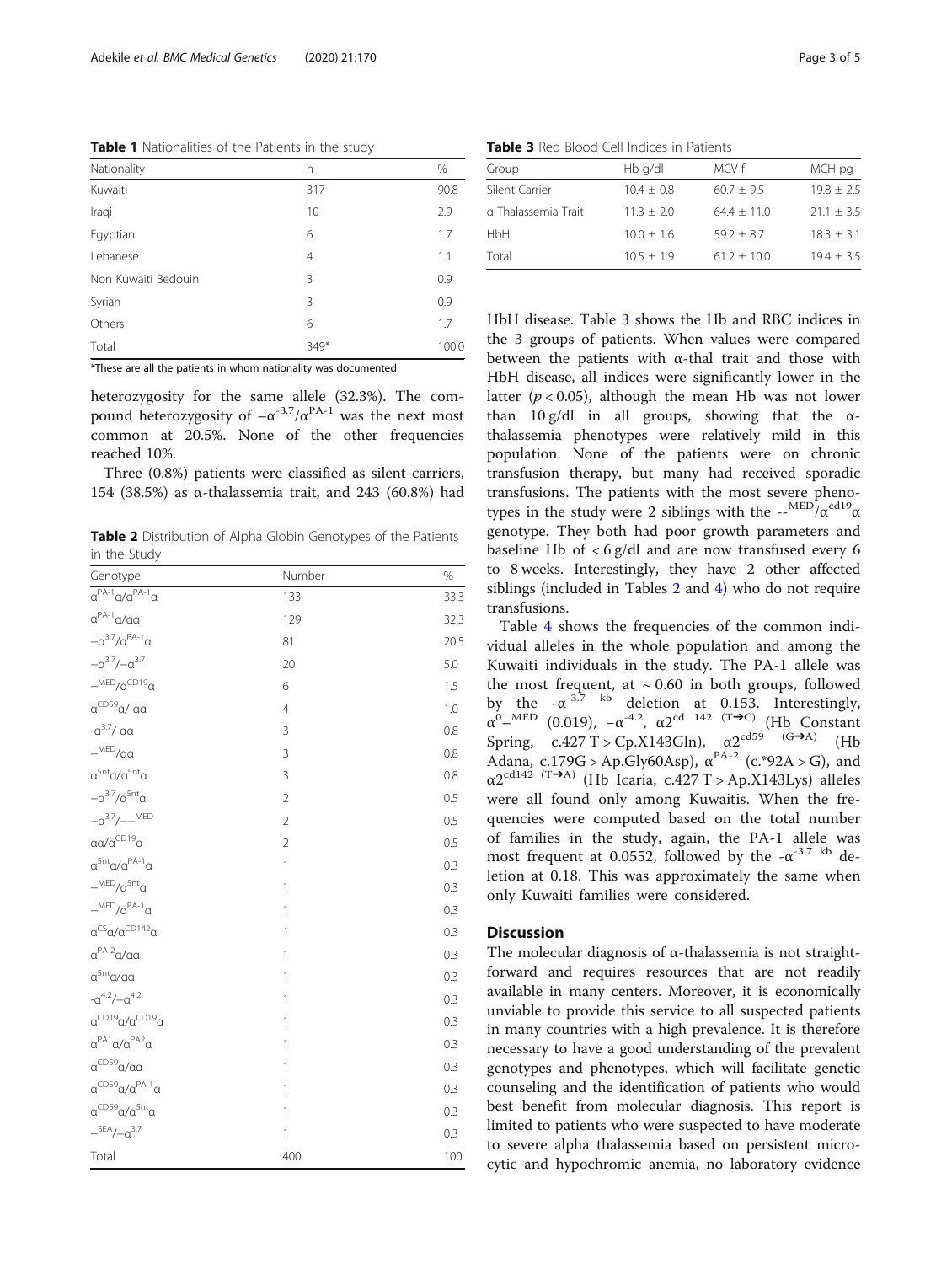| Allele                                                   | All population |           | Kuwaiti       |           |  |
|----------------------------------------------------------|----------------|-----------|---------------|-----------|--|
|                                                          | $N = 698$      | Frequency | $N = 634$     | Frequency |  |
| AATAAA→AATAAG (PA-1)                                     | 412            | 0.590     | 386           | 0.608     |  |
| -a-3.7 single gene deletion                              | 107            | 0.153     | 91            | 0.143     |  |
| --MED double gene deletion                               | 12             | 0.017     | 12            | 0.019     |  |
| $a2$ cd19 $(-G)$                                         | 10             | 0.0143    | 9             | 0.0141    |  |
| $a2$ IVS-1 $(-5$ nt)                                     | 8              | 0.011     | 5             | 0.008     |  |
| $\alpha$ 2 cd59 (G $\rightarrow$ A)                      | 4              | 0.006     | 4             | 0.006     |  |
| -a-4.2 single gene deletion                              | $\mathfrak{D}$ | 0.003     |               | 0.003     |  |
| AATAAA→AATGAA (PA-2)                                     | 2              | 0.003     | $\mathcal{P}$ | 0.003     |  |
| $\alpha$ 2 cd 142 (T $\rightarrow$ C) Hb Constant Spring | $\mathcal{P}$  | 0.003     |               | 0.003     |  |

<span id="page-3-0"></span>Table 4 Frequency of the Common Alpha Thalassemia Alleles in the Study

of iron deficiency and normal hemoglobin electrophoresis or HPLC. It also included patients with H inclusion bodies and/or an H band on HPLC.

Given the selection criteria for screening patients in this study, it is not surprising that most patients had the HbH disease phenotype and that few had thalassemia trait or silent carrier status. A previous study from Kuwait showed that most alpha thalassemia silent carriers had Hb levels  $> 10$  g/dl. Therefore, individuals with mild microcytosis and hypochromia, but with  $Hb > 10 g/$ dl and no HbH inclusions or bands, should not be considered for molecular diagnosis, but counseling should be offered after screening the family with CBC and HPLC to rule out β-thalassemia. Resources can then be channeled to individuals with a more severe outlook to identify those with HbH disease that need to be followed in the clinic.

This study revealed the extent of the diversity among individuals with alpha thalassemia in Kuwait. As expected, the vast majority of the patients had the  $\alpha^{PA-1}$ nondeletional allele, which has been reported as the most common cause of HbH disease in Kuwait and in the region. The next most common allele was the  $-\alpha^{-3.7}$ <sup>kb</sup> deletion, although it was usually present as a compound heterozygote with other alleles. Interestingly, the third most frequent allele in this study was  $\alpha^0$  (--MED), which was found in 13 patients, in whom it mostly presented an HbH disease phenotype. The  $-$ <sup>MED</sup> deletion was in compound heterozygosity with  $\alpha 2^{\text{cd19-G}}$ in 6 patients from 2 related families, with  $-\alpha^{-3.7}$  kb in 2 patients and with  $\alpha^{IVS1-5nt}$  and  $\alpha^{PA-1}$  in 1 patient each.

The  $\alpha^{\text{PA-1}}$  allele was first described in Eastern Saudi Arabia [[10\]](#page-4-0), and previous studies from Kuwait [[2,](#page-4-0) [16](#page-4-0)] highlighted its role in the etiology of HbH disease among our patients. It has also been reported as the most common cause of HbH disease in Saudi Arabia [[21\]](#page-4-0), Jordan,  $[22]$  $[22]$ , Bahrain  $[23]$  and the UAE  $[24]$  $[24]$ . The allele is therefore widespread in the Arabian Gulf,

especially in the countries adjoining Saudi Arabia. It is uniformly associated with a moderate thalassemia intermediate phenotype with only occasional blood transfusion requirements, usually with intercurrent infection [[16\]](#page-4-0). HbH disease is mainly a disease of childhood in Kuwait. Most patients are referred to the clinic for investigation of persistent microcytic and hypochromic anemia not responding to iron therapy. Indeed, the anemia tends to improve as the child stops rapidly growing and enters puberty.

This study is the first to report the presence of the  $\alpha^0$ (−- MED) allele among Kuwaiti patients. It presented as compound heterozygotes with other α-thal alleles; however, the phenotype was mild with moderate anemia. The exceptions were 2 patients with the  $-\frac{\text{MED}}{A}$   $\alpha^{\text{cd19}}\alpha$ genotype, who presented with stunted growth and are on regular transfusion because of severe anemia. The other rare alleles found in the study included  $\alpha^0$  (--FIL) in a Filipino child, HbCS ( $\alpha$ 2<sup>Cd 142</sup> TAA  $\rightarrow$  CAA), Hb Adana ( $\alpha^{cd59G/A}$ ),  $\alpha^{PA-2}$  (*AATAAA*  $\rightarrow$  *AATGAA*), and Hb Icaria ( $\alpha^{cd}$  142 TAA  $\rightarrow$  AAA).

# Conclusions

This study demonstrated the diversity of alpha thalassemia alleles among Kuwaitis. While the deletional allele is quite widespread, nondeletional  $\alpha^{PA-1}$  is responsible for most moderate to severe HbH disease. Interestingly, the  $\alpha^0$  ( $\alpha^{\text{MED}}$ ) allele is also encountered, with implications for premarital genetic counseling to prevent the birth of babies with alpha thalassemia major (Bart's hydrops fetalis).

#### Abbreviations

PCR: Polymerase chain reaction; PA: Polyadenylation; MED: Mediterranean; FIL: Filipino; SEA: Southeast Asia; Kb: Kilobases; Hb: Hemoglobin; CS: Constant Spring; CBC: Complete blood count; EDTA: Ethylenediaminetetraacetic acid; SD: Standard deviation; ANOVA: Analysis of variance; UAE: United Arab Emirates